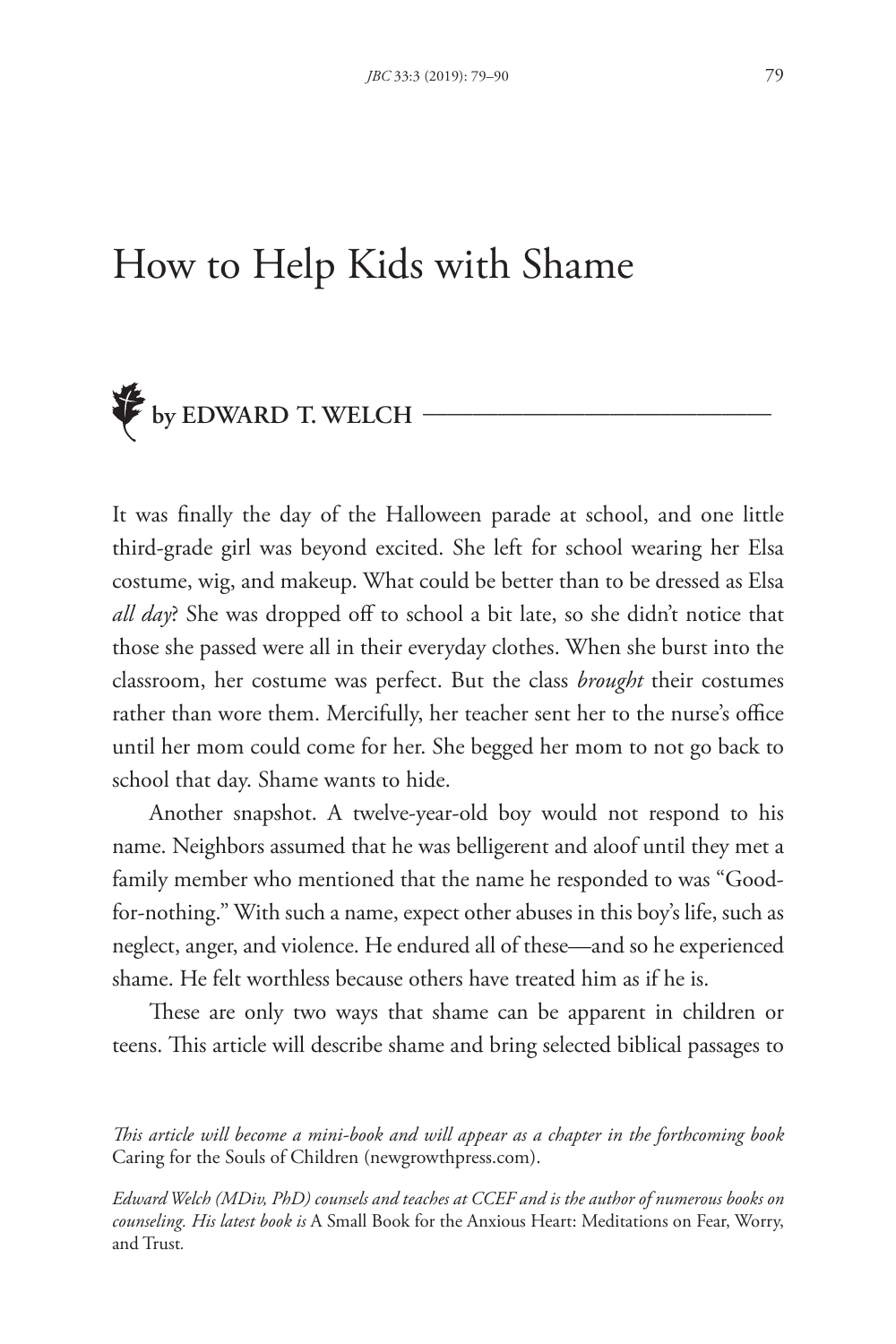that experience. My goal is to know our children better and find a way into Scripture that can make it lively and meaningful to them. Using the story of a boy named Steven, I will approach shame first from the perspective of a counselor or helper, and then I will offer suggestions for parents.

#### **What Is Shame?**

Shame is the experience of being unacceptable, less than others, and different. When children are with familiar people they feel it less, but when they are in public and feel seen, it can rage. Shame is being *seen* and unacceptable.

Shame can include guilt, which is the imprint that we have done wrong before God and other people, but, at least with children and teens, shame is less often traced back to a particular wrong. If it is, confession of sin can quickly put it to rest. Shame is usually more complicated. It is more often

Our goal is to know our children better and find a way into Scripture that can make it lively and meaningful to them.

a result of being treated badly or simply believing that we lack something and don't fit in.

Shame is easy to miss. You can know a person a long time and not know shame is right under the surface. It prefers to hide. The reality is that shame is a dominant feature of our human experience no matter what age we are, and it is a dominant theme in Scripture. Step one is to see it.

*Words for shame*. Shame has a diverse vocabulary, and knowing some of the many words that describe it can help us to see it more clearly. Here are a few.

| Inferior   | Weak           |
|------------|----------------|
| Inadequate | Rejected       |
| Loser      | Nothing        |
| Different  | Ignored        |
| Failure    | <b>Bullied</b> |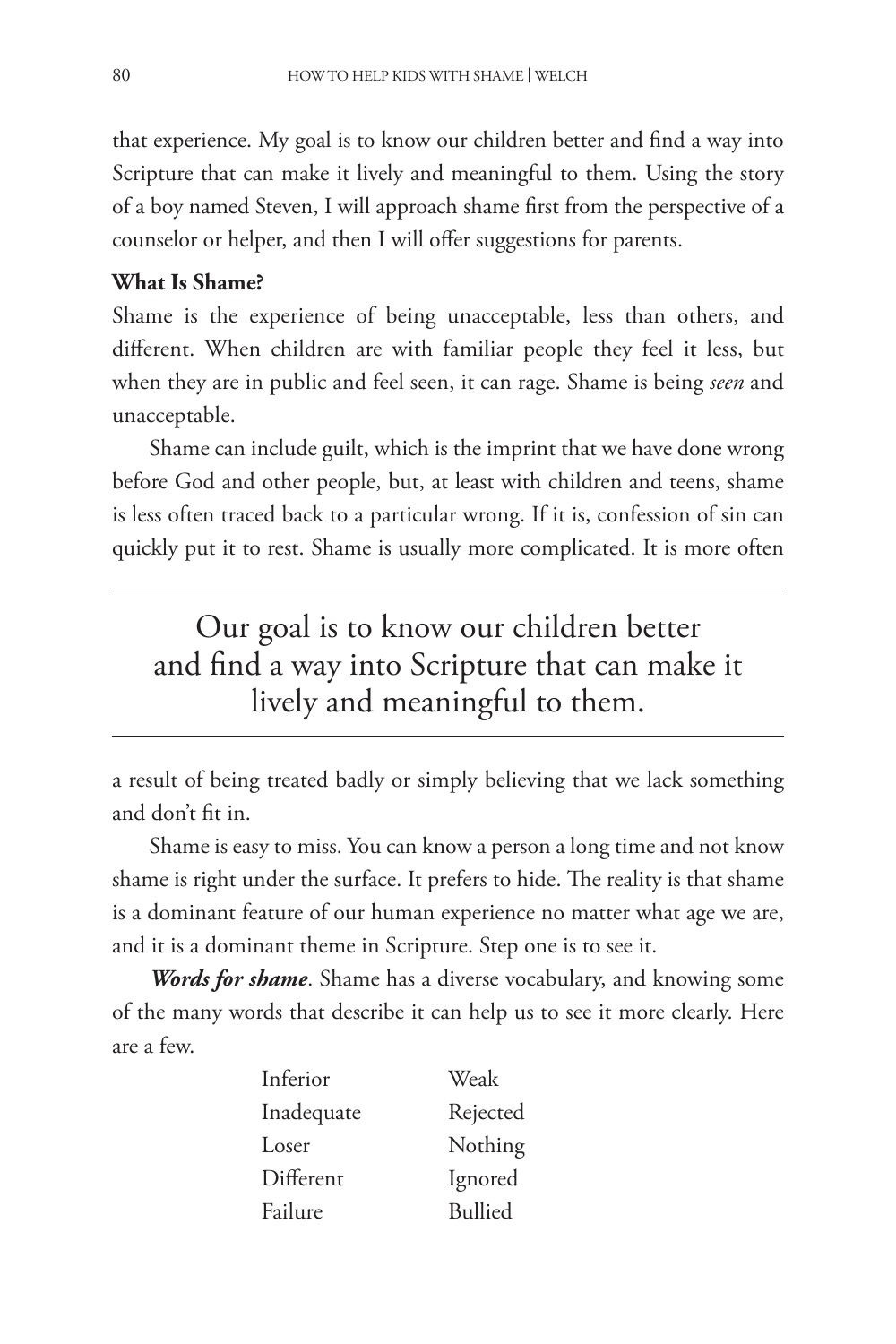| Misfit      | Unattractive |
|-------------|--------------|
| Stupid      | Unpopular    |
| Embarrassed | Unwanted     |
| Stared at   | Last         |

These experiences are usually incited or aggravated by mistreatment, but they can also come attached to our humanity and appear even under the best of conditions. They remind us that we fall short, don't quite fit in, and are not yet at home.

*Unprovoked shame***.** Some children feel secure in their world. They are not preoccupied with the possible opinions of others. They seem to enjoy being around people, and they enter quickly into new relationships. Here you find the born entertainers. But many children are especially selfconscious, and this experience does not have to be linked to the harmful actions or words of others. They feel *insecure* and at sea when separated from a safe person or a safe place. Parents might describe them as *shy, anxious, introverted,* or *easily embarrassed*. Life might feel like a series of standards imposed by school, church, the community, parents, siblings, or friends, and all these are opportunities for failure. As counselors and parents, we recognize that these struggles don't simply disappear over time, though they might be pushed into the background as a child matures.

*Provoked shame.* Shame also has its reasons. It is a response to the sinful words or actions of other people. These experiences of shame can have more enduring consequences. Growing and maturing does not push them very far into the background.

This shame can be provoked by *neglect* and *rejection*—what others *do not* do more than what they do. Another person is favored. Other matters are more important than you. Perhaps neglect and rejection were a one-time event. More often they were an enduring experience in everyday life.

*Victimization* is more intentional than rejection and neglect. This shame is a response to the oppressive sins of other people. Children and teens have been treated as objects—like nothing—and they believe they are nothing. This victimization can include childhood traumas such as sexual violations, physical violence, and persistently cruel words.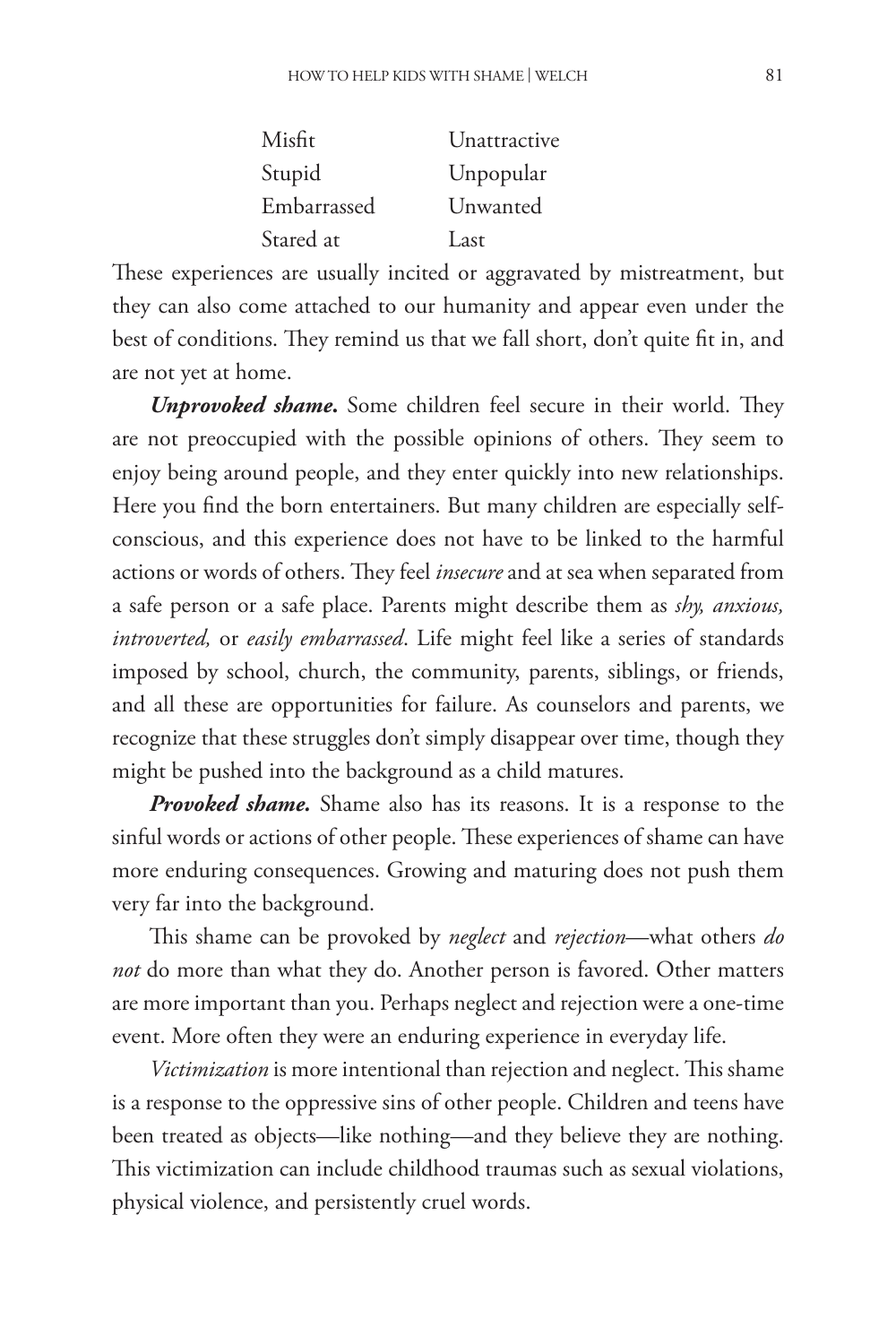*Shame in Scripture*. These basic words and categories prepare us to see shame in Scripture. Since shame is more prominent in human experience than we might think, we expect that it is prominent in Scripture. And it is. Scripture prepares us to see shame at the very outset. "The man and his wife were both naked and were not ashamed" (Gen 2:25). They were naked but not "seen" in the sense that they were considered unacceptable. Soon

## Shame is a dominant feature of our human experience no matter what age we are, and it is a dominant theme in Scripture.

they would be naked but ashamed. Scripture then becomes the story of our shame and how the Lord empties shame of its power, takes shame on himself, and then banishes it forever.

Look for words such as *dishonor, poor, weak*, and *oppressed*. Key people include barren women, lepers, tax collectors, and Samaritans. All were rejected by their communities but become heroes of faith. The entire story of shame turns, of course, when we see Jesus. He is the one who takes on our shame and gives us his reputation. "Those who look to him are radiant, and their faces shall never be ashamed" (Ps 34:5).

As those who want to help children, shame, from any cause, elicits our compassion. The Lord never minimizes our shame. He also speaks words that can build us up when we feel beyond repair and unacceptable. The following case study describes the experience of a boy who feels his academic differences and failure, and these failures are accentuated by the inevitable demeaning comments of others. As part of caring for him well, the goal is to know and offer these healing words from the Lord.

#### **Shame and the Story of Steven**

Consider Steven, a smallish, eleven-year-old boy who knows that every day at school will remind him that he doesn't measure up. Reading and math are hard for him; paying attention is even harder. He fits the descriptions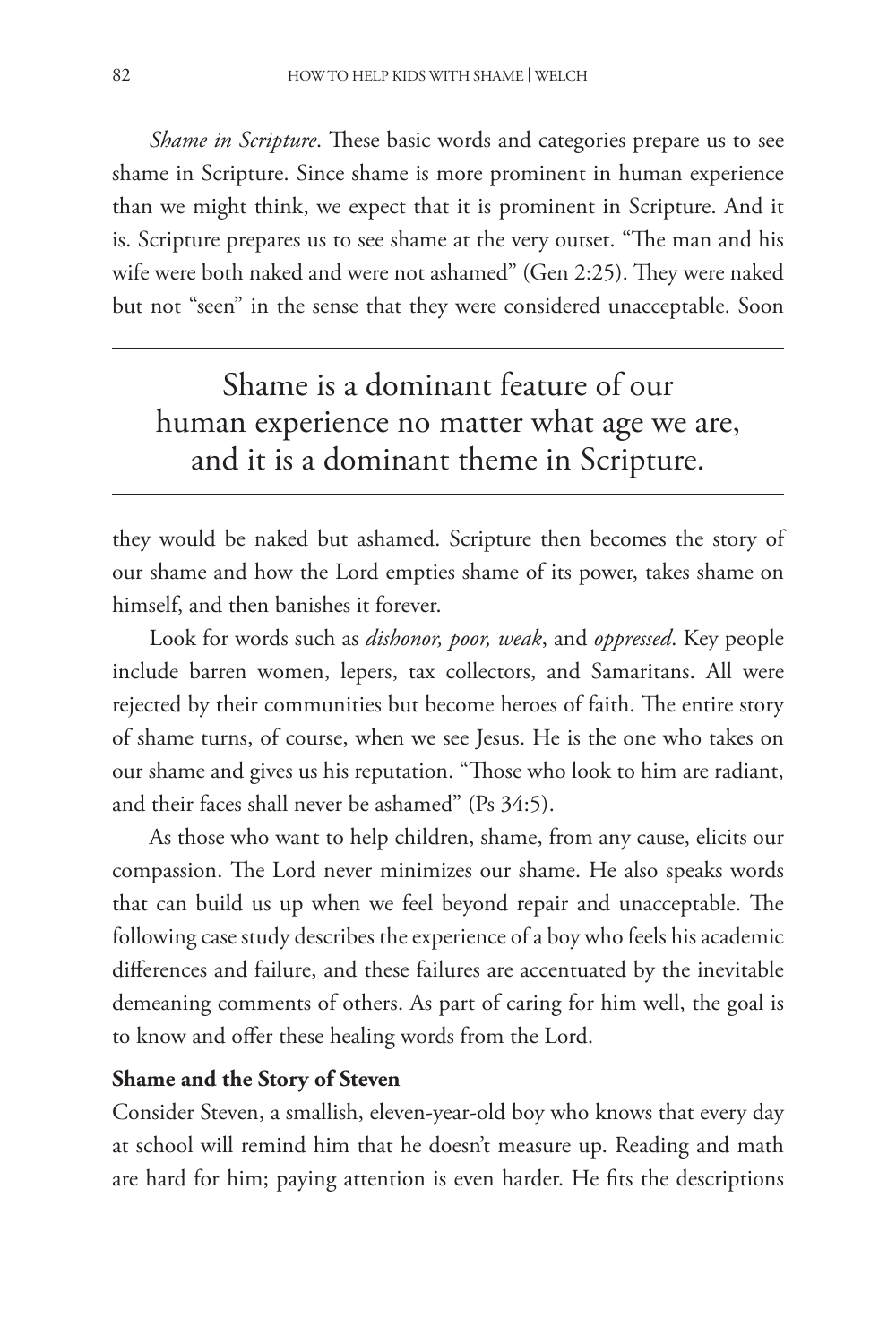of Attention Deficit Disorder. He already believes he is stupid but the inevitable comments from other kids make everything harder.

We all experience failure. We are able to do some things well and some things less well. But Steven is so experienced in failure that the unsuccessful events of life began to merge together into an identity. Failure was not something he did. It is who he is. Perhaps this was not voiced to him by a frustrated adult *every* day, but he hears it often enough to give consistent evidence that he is, indeed, a failure.

He is the oldest of three children. His sister is almost ten and doing fine both in school and with friends. His brother is seven, and Steven finds him to be a nuisance. His parents are concerned but have different ideas of how to help. His mother is gentle and non-confrontational. She would like to make life easier for him. His father is old-school: best to face your problems, plow through them, stick with them until you have mastered them. He tends to be impatient, even though he had similar struggles in school. He doesn't understand his son and lives somewhere between frustration and resignation.

Home schooling would seem to resolve his problems. There would be fewer people to compare himself with. He could work at his own pace. But when shame is who you are, a string of days without criticism is not enough to change an identity. It only makes it quieter, becoming more strident in public settings. And home schooling is not an option because both parents work. So off he goes to school.

His emotions usually run in one of two directions: anger at himself or anger at others.

"I am so dumb." Whether he says it under his breath—unconsciously or says it with anger, it is his commentary on his life.

"You are so dumb." When emotions got the best of him, which they often do, he takes the damaging words he has heard about himself and hurls them at others. These words are one feature of his angry and less inhibited behavior. Self-control seems to be getting worse as he gets older.

*Where do you start?* Steven's parents send him to a counselor for two reasons: they want him fixed and they want help for themselves. Picture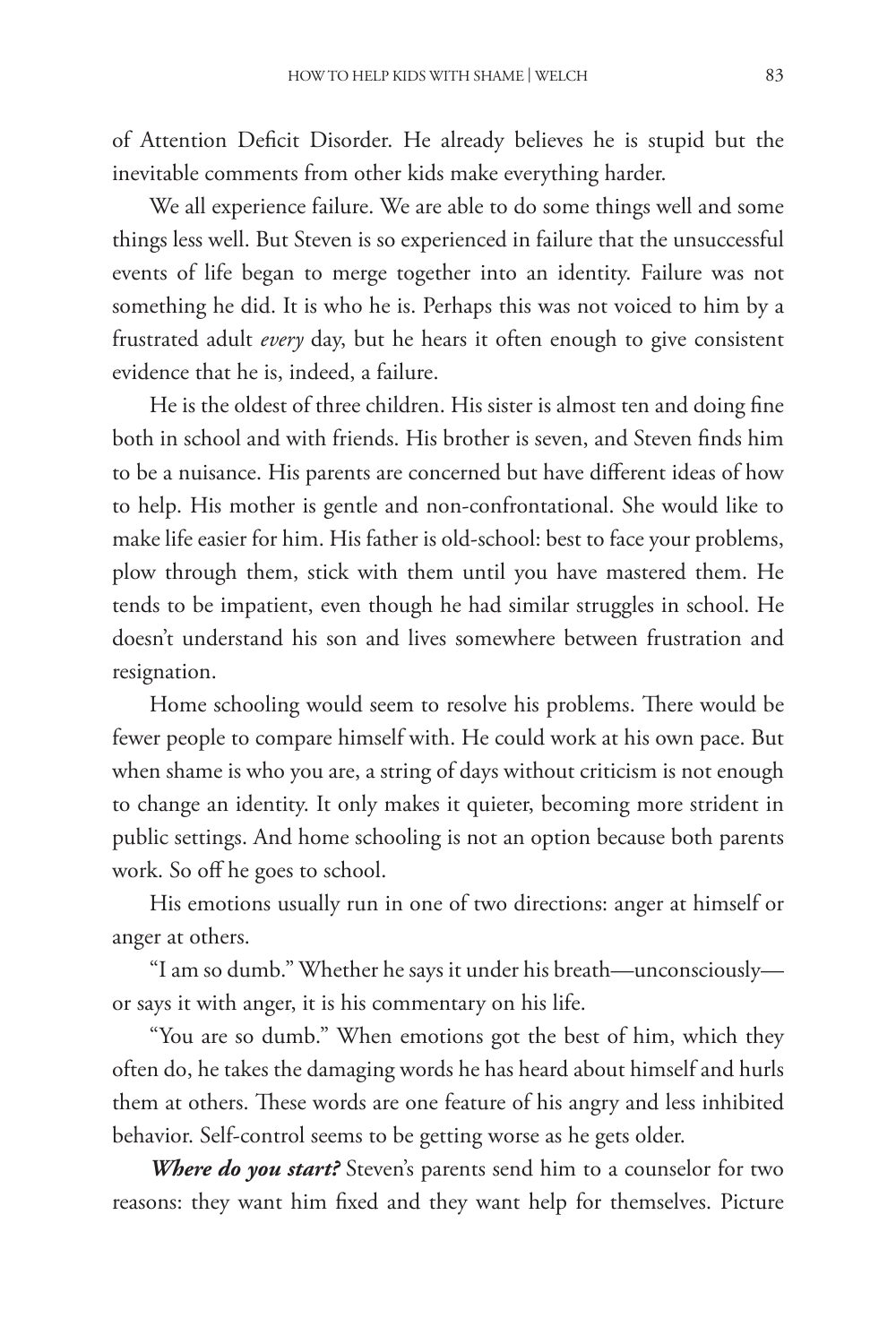yourself as the counselor. You partner with the family, especially as you come alongside the parents and help *them* be Steven's counselors.

The first challenge is: Where to begin? You have a long list from which to choose. If you look for something good in him, you'd find his creative streak. He has an interest in how the house is arranged and decorated. His comments are interesting and sometimes carried out.

He is angry, and anger is always important. It's also an easy way to get into Scripture. But you want to proceed carefully. Counselors want to say what is right—yet that is rarely our greatest challenge. It is more difficult to discern what is most important.

You notice that Steven is inattentive and seems to have academic weaknesses. Rather than focusing on that in counseling, you suggest that the parents look into educational testing through their school as a way to gather more information about their son.

Failure travels through all of Steven's story. Since failure and shame are identified as critical matters of humanity, you decide to enter Steven's world here. The gist of the biblical story is that the Lord has a huge soft spot for those who are not accepted by others, who are different, and who don't quite measure up.

*"Pour out your heart" (Ps 62:8).* With children and teens, having a clear agenda is no guarantee that you will get to where you want to go. Children might have no interest in speaking to you. Even if they are willing, they might not be able identify what is troubling them. Children need skill to put their emotions into words. In God's household, we try to put our troubles into words and speak those words to the Lord. This means that you hope to draw out the child. The more he speaks, the better.

"Steven, God likes you to talk to him (Ps 62:8). He likes you to tell him what was great about your day, what was hard about your day, and where you want help. I am going to talk to him about those things. Do you want to pray with me?"

The psalms are examples of how we can speak to our Father. They also teach us how to talk with each other. The psalms often move naturally from talking to the Lord, talking *about* the Lord with each other, praising the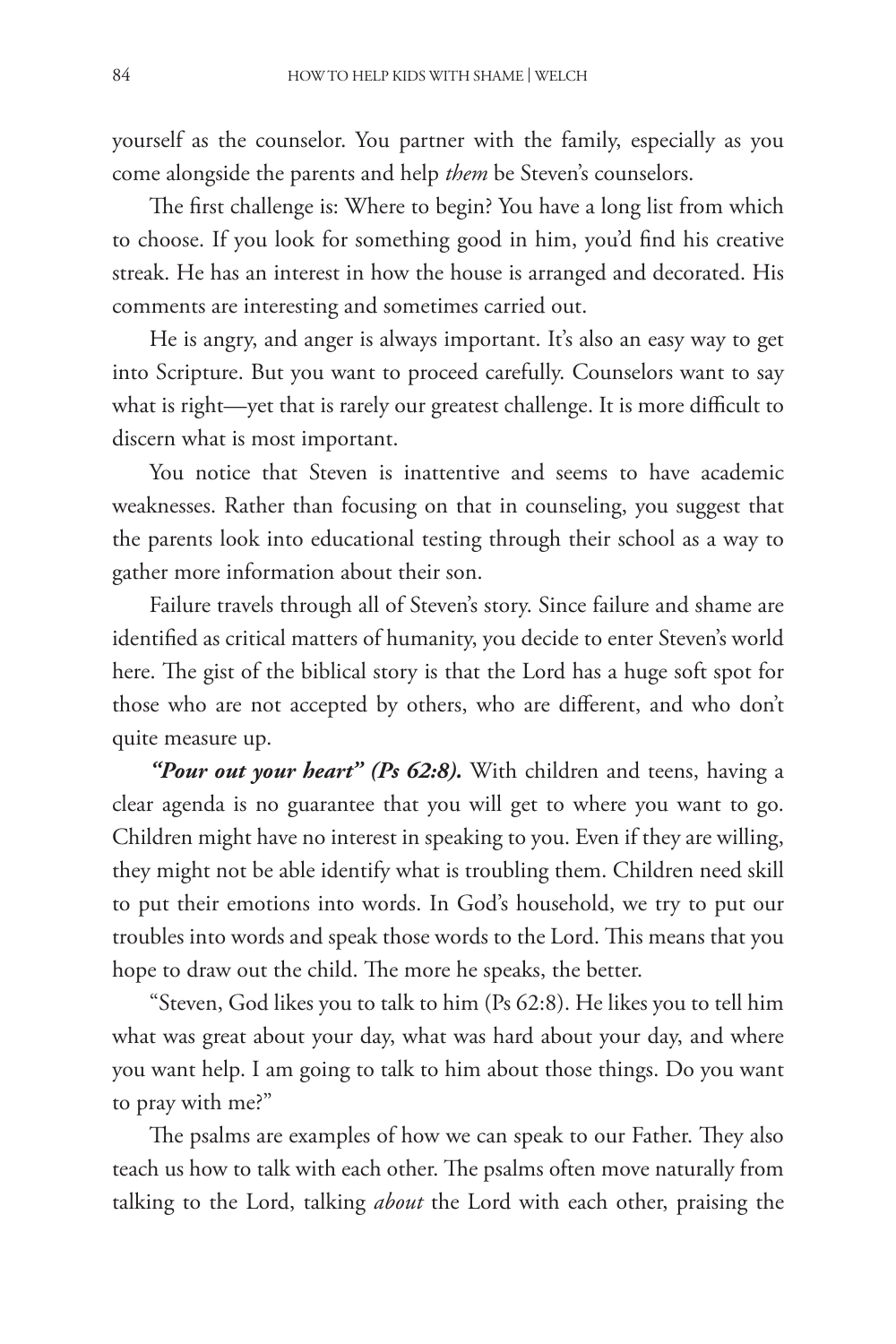Lord together, and crying out to the Lord together. We invite a child to speak with us because that's what we do with God *and* with each other.

If the child is reluctant, you can still know the child by way of parents, teachers, Sunday School teachers, and others. And because parents are always the primary helpers, an unproductive time with a child is not the end

## Counseling moves back and forth between knowing the child and knowing God's words to the child.

of fruitful involvement. Still, you hope to engage him personally as much as possible. To this end, you work to put words on his experience.

"Steven, you don't seem to like school at all. Can you imagine anything that is as bad as school?"

"No, school is the worst.

You try a few words. "Sometimes, when your teacher talks, you start thinking about other things—maybe things that you enjoy more than school. That makes school even harder because you might not hear your teacher's directions. Then people always tell you to listen and try harder. You can feel different from everyone else, and no one likes to feel different."

"I just don't like school."

If a parent is present, ask the parent to help Steven find words that describe his experience. These words direct you to pictures that can summarize his experience, and then you can move into the right and true story. Counseling moves back and forth between knowing the child and knowing God's words to the child.

*Three Bible stories.* Here are three biblical stories that can be an entry into Scripture for children and for us all.

*Story #1: Meet the tax collector.* Tax collectors were among the outcast. No one liked them; no one wanted to be associated with them. But Jesus is different than the rest of us. Jesus liked the outcasts, because they needed his help, and it turns out that he was an outcast too. He invited tax collectors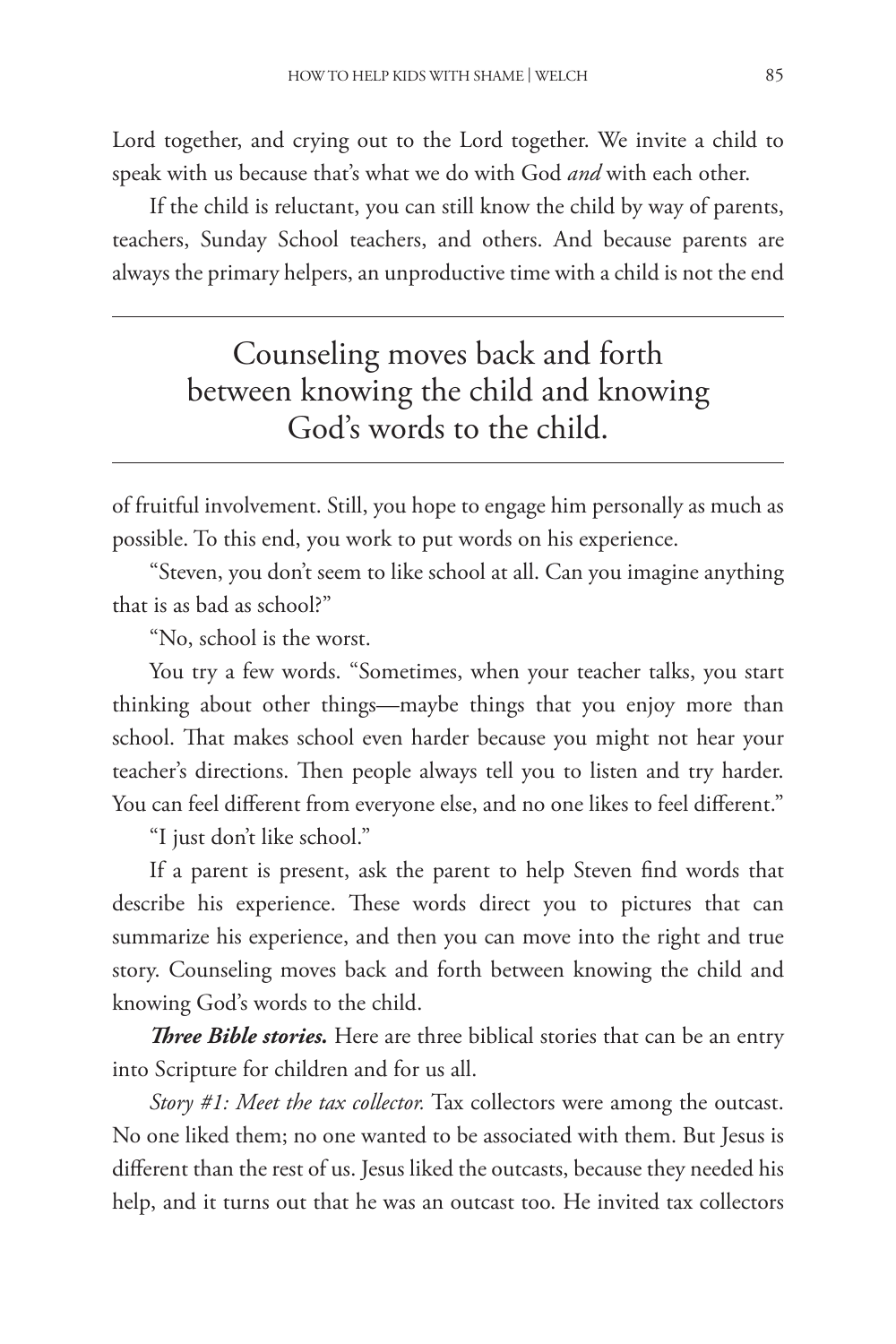to eat with him, which was another way of saying, "Please join me; you are fully accepted here" (Matt 9:11).

One of the better known stories of the New Testament is about a tax collector who wants to see Jesus but thinks he is too bad to get too close (Luke 19:1–8). To his surprise, Jesus, even with a large crowd all around him, sees Zacchaeus up in a tree, calls him by name, and then spends the afternoon at his house. Zacchaeus becomes a friend of Jesus. From outcast to someone who Jesus knows by name. From rejected to being honored because he is a friend of God. No wonder he changed so dramatically. We take on the character of the one who honors us.

This story might draw a child in to Scripture. If not, you keep looking for ways to know the child, put words on his experience, pray together, and surprise him with how Jesus accepts him with understanding and kindness.

*Story #2: Put on new clothes.* Here is another teaching about shame: Jesus gives us new clothes. Most children have some sense that the right clothes—the cool clothes—can bring some dignity to life, and the wrong clothes can embarrass. Throughout biblical history, clothes were connected to status. This story of God giving us clothing appears almost immediately in Scripture when humanity was identified as naked and unashamed, only to soon be naked and in desperate need of a covering.

Humanity was seen and found unacceptable. Now one question goes through all Scripture: Where can we find adequate covering for our shame? The story ends with wedding garments that cover all of God's people (Rev 19:7–8). In the meantime, think of Joseph's coat, the priests' garments (Ex 28:2), and the clothes God gives us for spiritual warfare (Eph 6:10–15).

The beginning of the conversation might go like this. "Most of us have clothes we really like to wear, and we have other clothes we wish we never had to wear. Do you see these flip-flops I'm wearing? For some reason, I really like them. I think they are cool. Do you have any favorite thing to wear?"

"I like clothes that have the same color. And my black sneakers are my favorite."

One way to bring up clothing in Scripture is through Zechariah's vision of a priest named Joshua who found himself in the heavenly courts in ratty,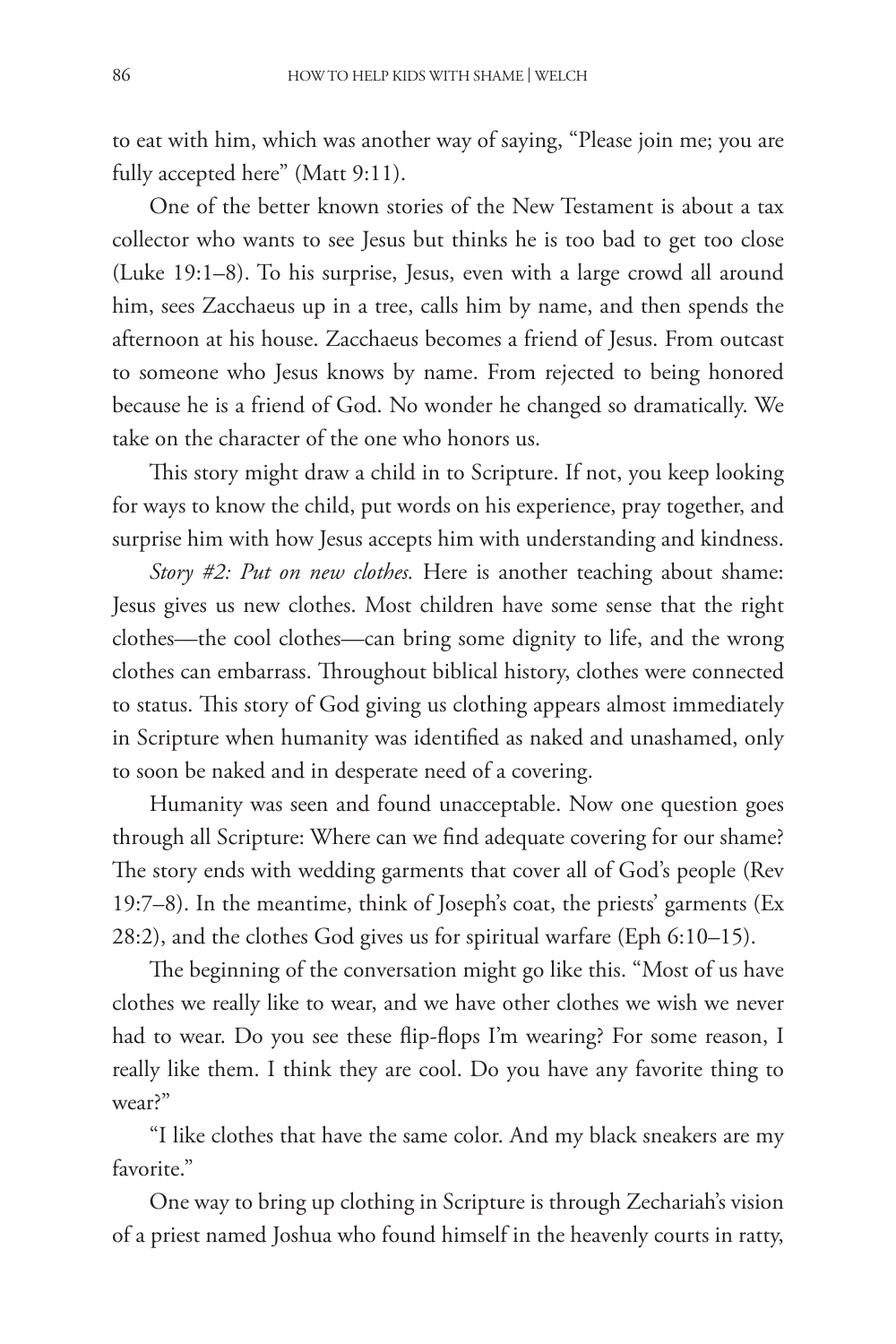dirty clothes (Zech 3:1–5). Satan was quick to accuse and have the priest expelled. His argument was that the priest was unfit to be in God's presence and should be made an outcast. The Lord, however, rebuked Satan and then dressed the priest, who represented us all before the Lord, in pure vestments and a clean turban. The style of dress might not be a modern one, but the outfit was beautiful. The turban added the royal touch of a crown.

The point of the story is that Jesus takes away our guilt and shame, and he makes us presentable. Since Scripture has different images of those clothes, counselors can take some liberty in imagining them.

Another story of God's covering comes from a brief but critical comment about how Gideon, filled with fear and inadequacy, grows in strength. "The Spirit of the Lord clothed Gideon" (Judg 6:34). This is how close the Lord comes to his people in order to make the weak strong. He covers us with himself.

You could say something like this. "When Jesus brings you into his house, he gives you new clothes that are the best. He actually makes you look strong. Like a soldier. With spears and swords and armor and shields." Then read Ephesians 6:10–15 or Judges 6 with Steven.

*Story #3: Do some boasting.* When we sink under the weight of rejection, we often try to attach ourselves to someone of reputation. For adults it can be a sports team, for teens it can be a celebrity or a favorite band, for younger children it might be a friend who is popular. In other words, we recognize that our achievements will never be enough to pick us up and make us an accepted member of a group. We need the reputation of another. And that is the essence of the gospel of Jesus.

> Thus says the LORD: "Let not the wise man boast in his wisdom, let not the mighty man boast in his might, let not the rich man boast in his riches, but let him who boasts boast in this, that he understands and knows me, that I am the Lord who practices steadfast love, justice, and righteousness in the earth. For in these things I delight, declares the LORD." (Jer 9:23)

People are natural name-droppers. We try to ride famous coattails to enhance our reputation. "I was talking to the governor yesterday. . . ." With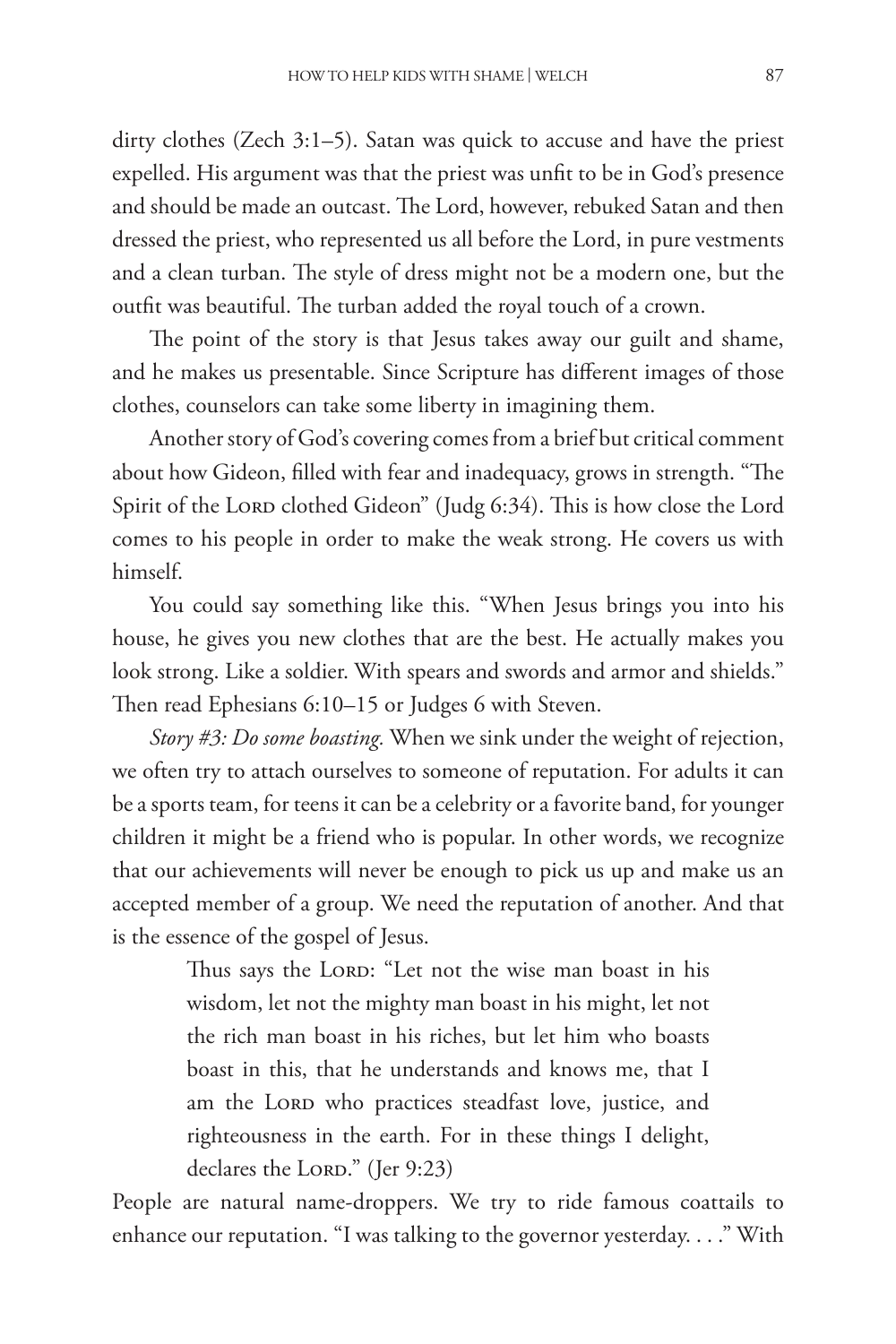Jesus, we are actually authorized to name-drop because he has come so close to us. In him we have the greatest friend imaginable. He has called us his own. He has brought us into his inner circle and shared his intimate thoughts and plans. His words to us, "I know you, and you are mine," is *the* best comfort after rejection and failure.

*For Steven's parents*. Steven's parents have sought a counselor to help *Steven* more than help them. But a counselor should redirect them on a hopeful course as well.

"Thank you for inviting me into what is happening in your family. Since you are Steven's primary counselors, the way I can be most useful is to come alongside the two of you and set a course that we are confident is a good one. You have the perfect foundation: you love your son, you want to grow in Christ as you parent him, and we believe that the Lord hears us in our time of need. The question before us is: How can you love him even more wisely and in a way that the two of you are united?"

We can then discuss what love looks like.

*Love begins with patience and kindness.* The impatience of anger is never helpful, and, for a boy who is already laid low by his failures and the comments of others, anger will tear Steven down even more. So start here.

*Love looks for and enjoys the strengths of others.* There are benefits to persevering in matters that are challenging, but parents must accent the strengths of their children more than the weaknesses. Steven is creative and has a keen sense of visual space and beauty. Ask them to come up with ways to affirm this in him. And note that once they begin to look for his strengths, they are likely to find many more.

*Love wants a growing knowledge of the other person.* Both parents will want to know Steven in a way that they can speak words that describe his experience. Educational testing can assist them, as can pediatric physicians. Teachers, Sunday School teachers, and family members can contribute to an even fuller profile. Whatever strategies come from this knowledge will include small goals and small steps for growth. For example, if Steven is weak with numbers, urge his parents to revise their expectations, work with him more patiently, and work at shorter bursts that might gradually be extended.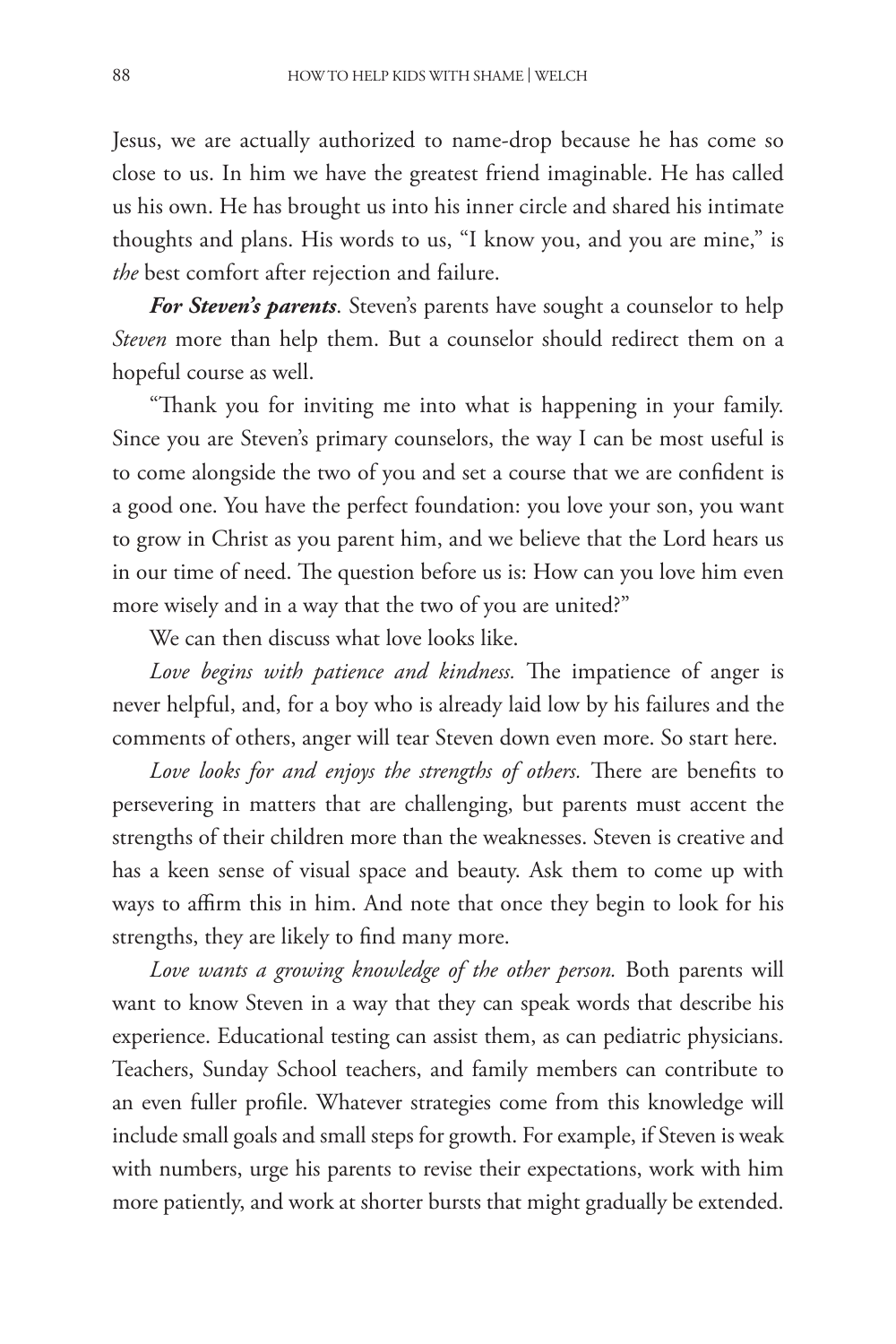Through all this, Steven's parents will want to support their growing, wise love with humility. They will do best when they see themselves as needy before Christ. Then they will pray for their son, pray for themselves, ask others to pray, and be quick to seek the advice of others. They will also do best when they see Steven's struggles as more similar to their own rather than less. No doubt both of them can identify feelings of inadequacy, failure, and not being included.

Reputation, failure, rejection, and shame—these belong to us all. Imagine Steven's father setting out to see his own quest for achievement and how the gospel of Jesus Christ presents a competing reality in which we

## Parents will do best when they see themselves as needy before Christ.

trust in Jesus and his achievements. Imagine parents being able to confess how they would like to boast about something in themselves, and how they want to grow to boast more of Jesus.

#### **Shame and Jesus**

Jesus is our redeemer—a powerful and overcoming savior. But for kids who are struggling with failure, rejection, and shame, it may be more helpful to spend time looking at Jesus' ministry to outcasts and his suffering and shame. He was rejected by Jews and Gentiles. He was even rejected by his friends. The events leading up to his crucifixion accumulated one degrading experience after another. Jesus was insulted, spat upon, whipped, and treated as though he were nothing. On the cross, he was naked as he cried out "My God, why have you forsaken me" (Matt 27:26). In all this, he both shared in, and carried, our guilt and shame. Introducing children to *this* Jesus is what will help

Gradually, the message comes through. His people are the ones familiar with failure, rejection, and shame. Those who rest in their own achievements rest in a lie. The evidence that we are his people is that we have learned that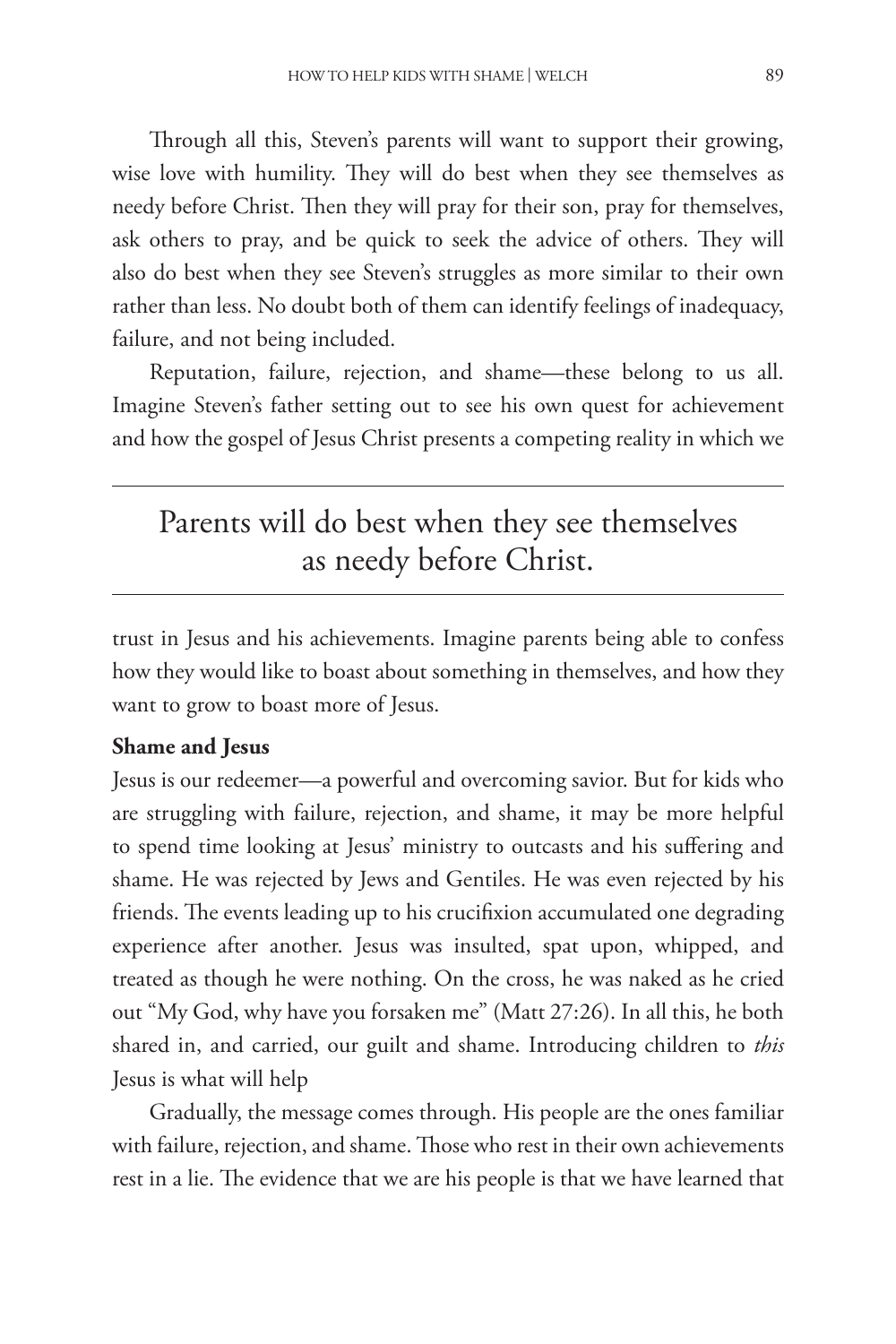achievements are an unstable foundation for life. When we know this, it's clear why we need Jesus.

> God chose the foolish things of the world to shame the wise; God chose the weak things of the world to shame the strong. He chose the lowly things of this world and the despised things—and the things that are not—to nullify the things that are, so that no one may boast before him. It is because of him that you are in Christ Jesus, who has become for us wisdom from God—that is, our righteousness, holiness and redemption. Therefore, as it is written: "Let him who boasts boast in the Lord" (1 Cor 1:26–27).

Who would have thought that a child's failure and rejection would take both the child and his parents into the heart of God and the good news of his death and resurrection?